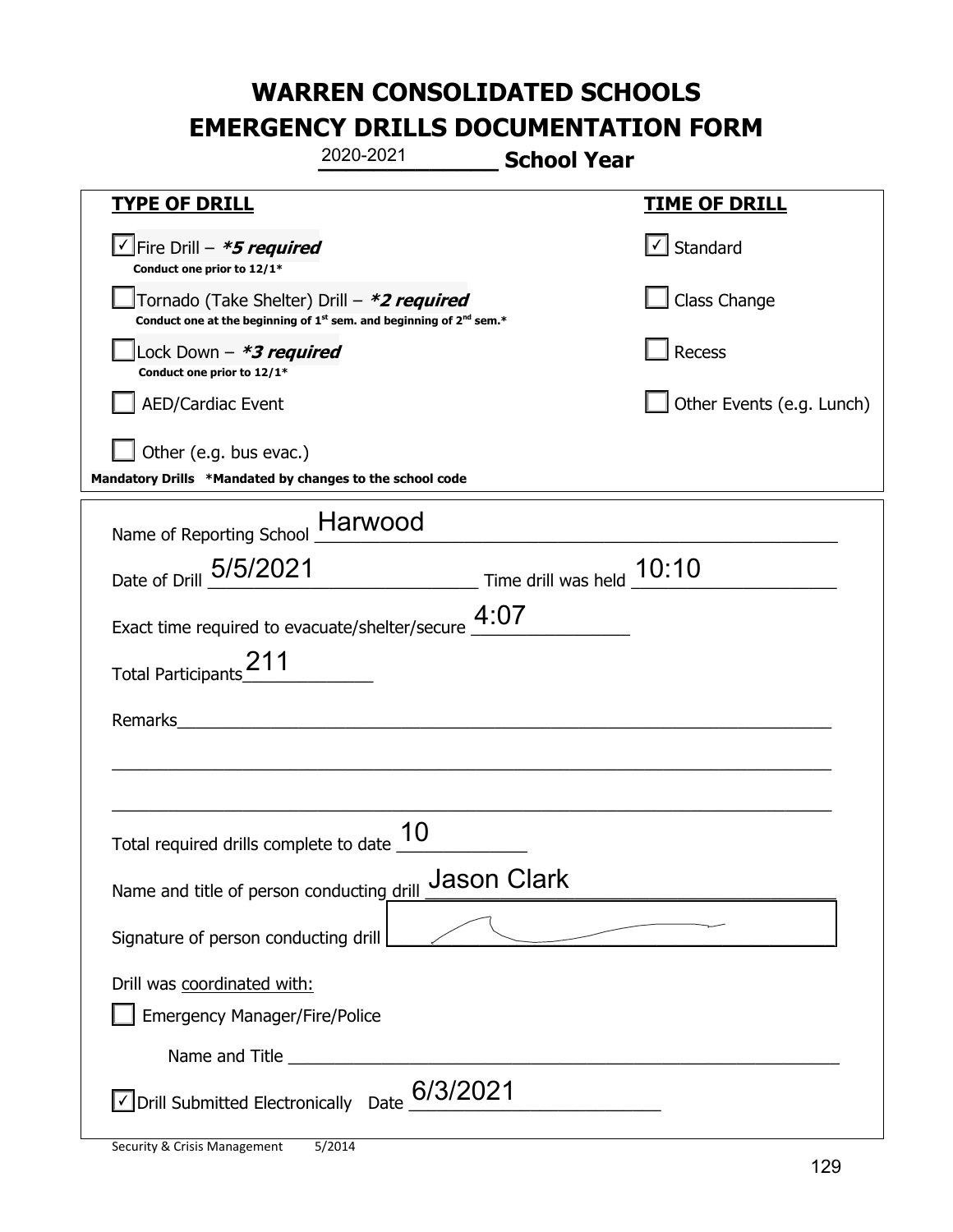|                                                                                    | 2020-2021                                                                                   | <b>School Year</b> |                                   |
|------------------------------------------------------------------------------------|---------------------------------------------------------------------------------------------|--------------------|-----------------------------------|
| <b>TYPE OF DRILL</b>                                                               |                                                                                             |                    | <u>TIME OF DRILL</u>              |
| Fire Drill - *5 required<br>Conduct one prior to 12/1*                             |                                                                                             |                    | $\lfloor \angle \rfloor$ Standard |
| Tornado (Take Shelter) Drill – *2 required                                         | Conduct one at the beginning of 1 <sup>st</sup> sem. and beginning of 2 <sup>nd</sup> sem.* |                    | Class Change                      |
| Lock Down - *3 required<br>Conduct one prior to 12/1*                              |                                                                                             |                    | Recess                            |
| AED/Cardiac Event                                                                  |                                                                                             |                    | Other Events (e.g. Lunch)         |
| Other (e.g. bus evac.)<br>Mandatory Drills *Mandated by changes to the school code |                                                                                             |                    |                                   |
| Name of Reporting School Harwood Elementary school                                 |                                                                                             |                    |                                   |
| Date of Drill 4/27/2021 Time drill was held 9:15                                   |                                                                                             |                    |                                   |
| Exact time required to evacuate/shelter/secure $\underline{5:00}$                  |                                                                                             |                    |                                   |
| Total Participants_198                                                             |                                                                                             |                    |                                   |
| Remarks                                                                            |                                                                                             |                    |                                   |
|                                                                                    |                                                                                             |                    |                                   |
| Total required drills complete to date                                             | $\mathsf Q$                                                                                 |                    |                                   |
| Name and title of person conducting drill                                          |                                                                                             | <b>Jason Clark</b> |                                   |
| Signature of person conducting drill                                               |                                                                                             |                    |                                   |
| Drill was coordinated with:<br><b>Emergency Manager/Fire/Police</b>                |                                                                                             |                    |                                   |
|                                                                                    |                                                                                             |                    |                                   |
| √ Drill Submitted Electronically Date                                              | 4/27/21                                                                                     |                    |                                   |

I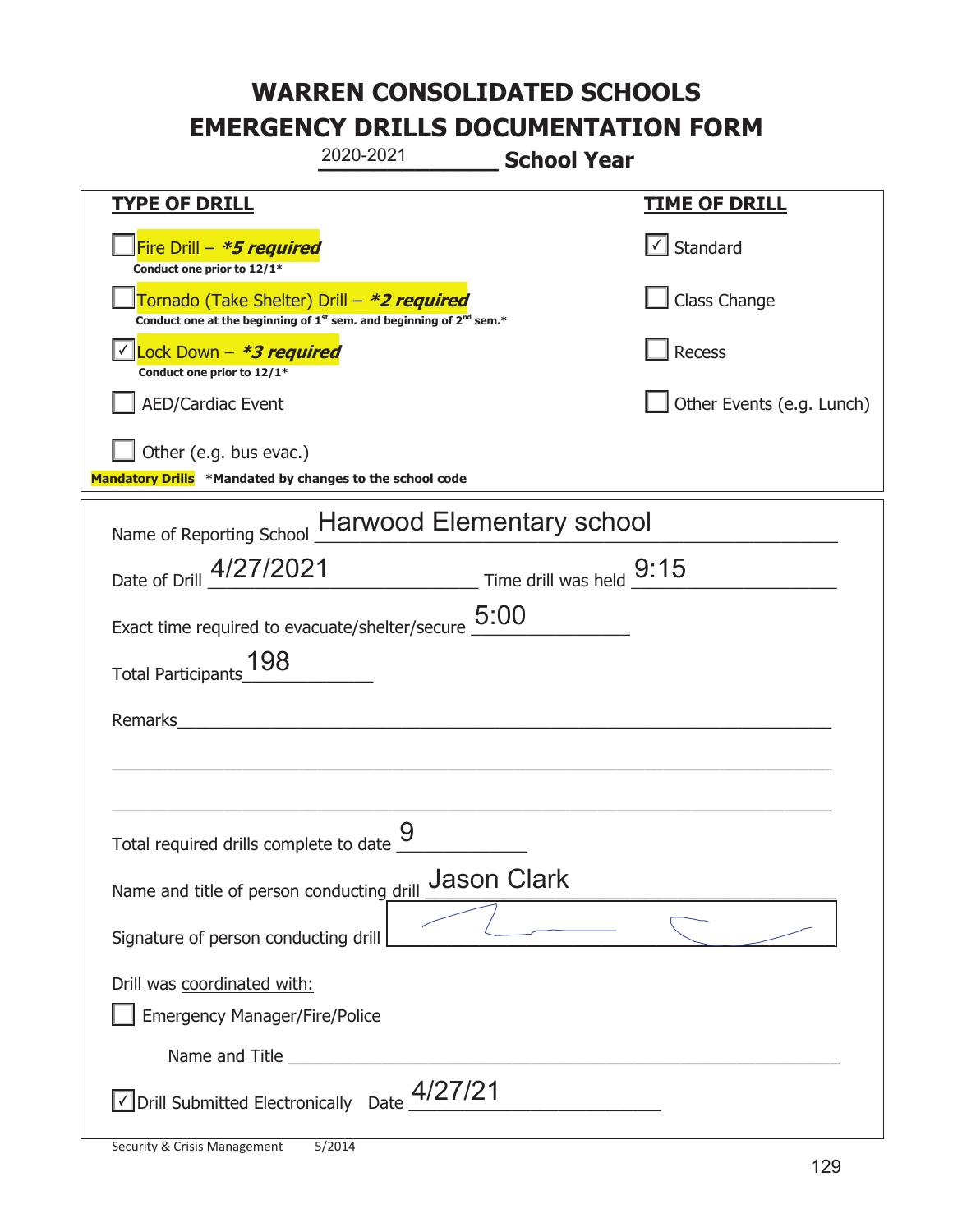|                                                                                                                                           | 2020-2021                          | <b>School Year</b>         |                           |
|-------------------------------------------------------------------------------------------------------------------------------------------|------------------------------------|----------------------------|---------------------------|
| <b>TYPE OF DRILL</b>                                                                                                                      |                                    |                            | <u>TIME OF DRILL</u>      |
| Fire Drill – <i>*<b>5 required</b></i><br>Conduct one prior to 12/1*                                                                      |                                    |                            | √ Standard                |
| Tornado (Take Shelter) Drill – *2 required<br>Conduct one at the beginning of 1 <sup>st</sup> sem. and beginning of 2 <sup>nd</sup> sem.* |                                    |                            | Class Change              |
| Lock Down – <i>*<b>3 required</b></i><br>Conduct one prior to 12/1*                                                                       |                                    |                            | Recess                    |
| <b>AED/Cardiac Event</b>                                                                                                                  |                                    |                            | Other Events (e.g. Lunch) |
| Other (e.g. bus evac.)<br>Mandatory Drills *Mandated by changes to the school code                                                        |                                    |                            |                           |
| Name of Reporting School _Harwood                                                                                                         |                                    |                            |                           |
| Date of Drill 4/15/21                                                                                                                     |                                    | Time drill was held $1:15$ |                           |
| Exact time required to evacuate/shelter/secure                                                                                            |                                    | 3:43                       |                           |
| Total Participants <sup>29</sup>                                                                                                          |                                    |                            |                           |
| Remarks                                                                                                                                   | Covid year, time was virtual time. |                            |                           |
|                                                                                                                                           |                                    |                            |                           |
|                                                                                                                                           |                                    |                            |                           |
| Total required drills complete to date $\underline{\mathcal{8}}$                                                                          |                                    |                            |                           |
| Name and title of person conducting drill                                                                                                 |                                    | <b>Jason Clark</b>         |                           |
| Signature of person conducting drill                                                                                                      |                                    |                            |                           |
| Drill was coordinated with:                                                                                                               |                                    |                            |                           |
| <b>Emergency Manager/Fire/Police</b>                                                                                                      |                                    |                            |                           |
|                                                                                                                                           |                                    |                            |                           |
| $\vee$ Drill Submitted Electronically Date $\frac{4}{27/21}$                                                                              |                                    |                            |                           |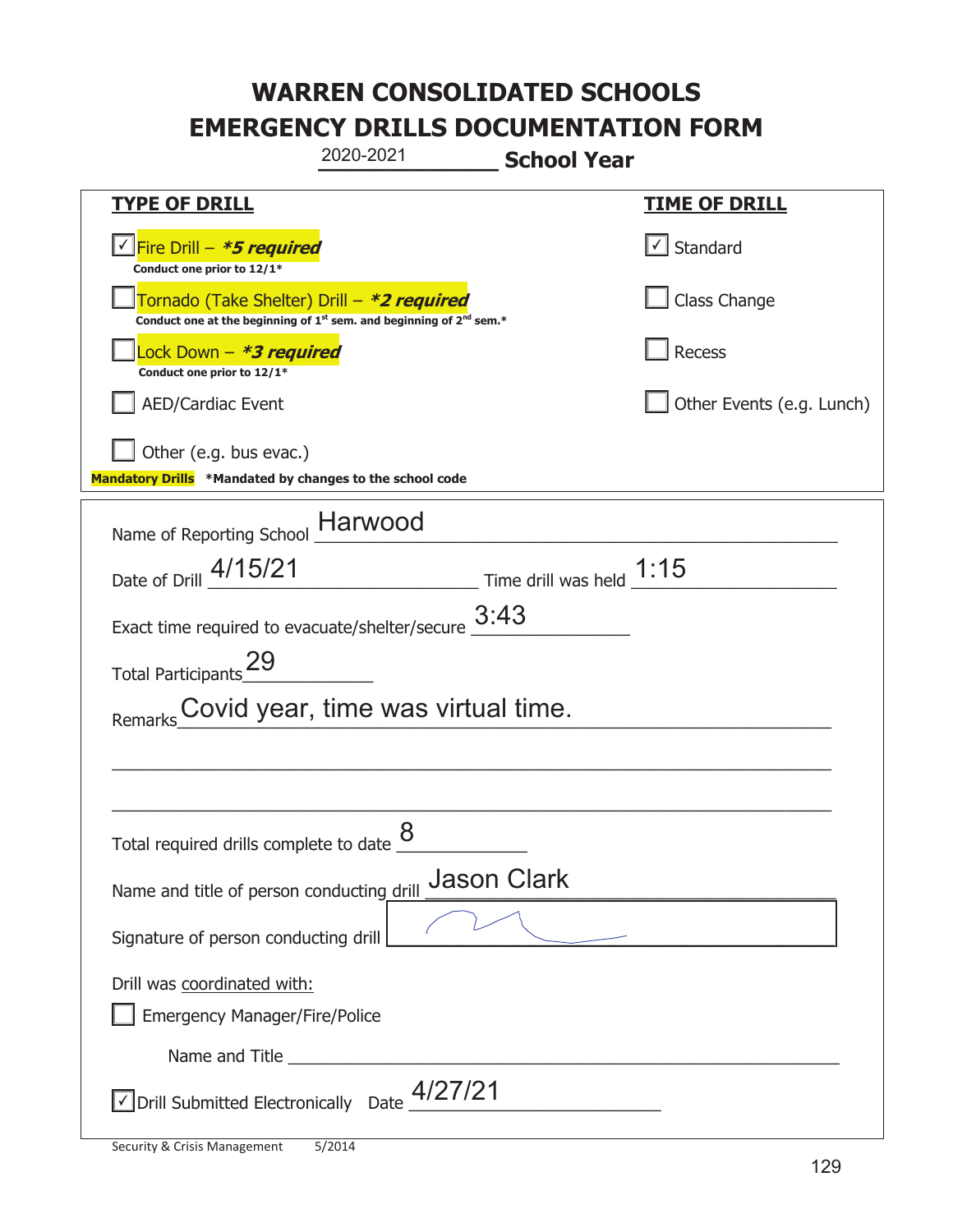|                                                                                    | 20/21<br><b>School Year</b>                                                                 |                           |
|------------------------------------------------------------------------------------|---------------------------------------------------------------------------------------------|---------------------------|
| <u>TYPE OF DRILL</u>                                                               |                                                                                             | <b>TIME OF DRILL</b>      |
| Fire Drill - *5 required<br>Conduct one prior to 12/1*                             |                                                                                             | Standard                  |
| Tornado (Take Shelter) Drill – *2 required                                         | Conduct one at the beginning of 1 <sup>st</sup> sem. and beginning of 2 <sup>nd</sup> sem.* | Class Change              |
| Lock Down - *3 required<br>Conduct one prior to 12/1*                              |                                                                                             | <b>Recess</b>             |
| <b>AED/Cardiac Event</b>                                                           |                                                                                             | Other Events (e.g. Lunch) |
| Other (e.g. bus evac.)<br>Mandatory Drills *Mandated by changes to the school code |                                                                                             |                           |
|                                                                                    | Name of Reporting School Harwood Elementary School                                          |                           |
|                                                                                    | Date of Drill 3/30/2021 Time drill was held 10:00                                           |                           |
|                                                                                    | Exact time required to evacuate/shelter/secure $\underline{5:03}$                           |                           |
| Total Participants 217                                                             |                                                                                             |                           |
| Remarks                                                                            |                                                                                             |                           |
|                                                                                    |                                                                                             |                           |
| Total required drills complete to date $\underline{\mathcal{8}}$                   |                                                                                             |                           |
| Name and title of person conducting drill                                          | <b>Jason Clark</b>                                                                          |                           |
| Signature of person conducting drill                                               |                                                                                             |                           |
| Drill was coordinated with:<br><b>Emergency Manager/Fire/Police</b>                |                                                                                             |                           |
|                                                                                    |                                                                                             |                           |
|                                                                                    | $\vee$ Drill Submitted Electronically Date $\_3/30/2021$                                    |                           |

T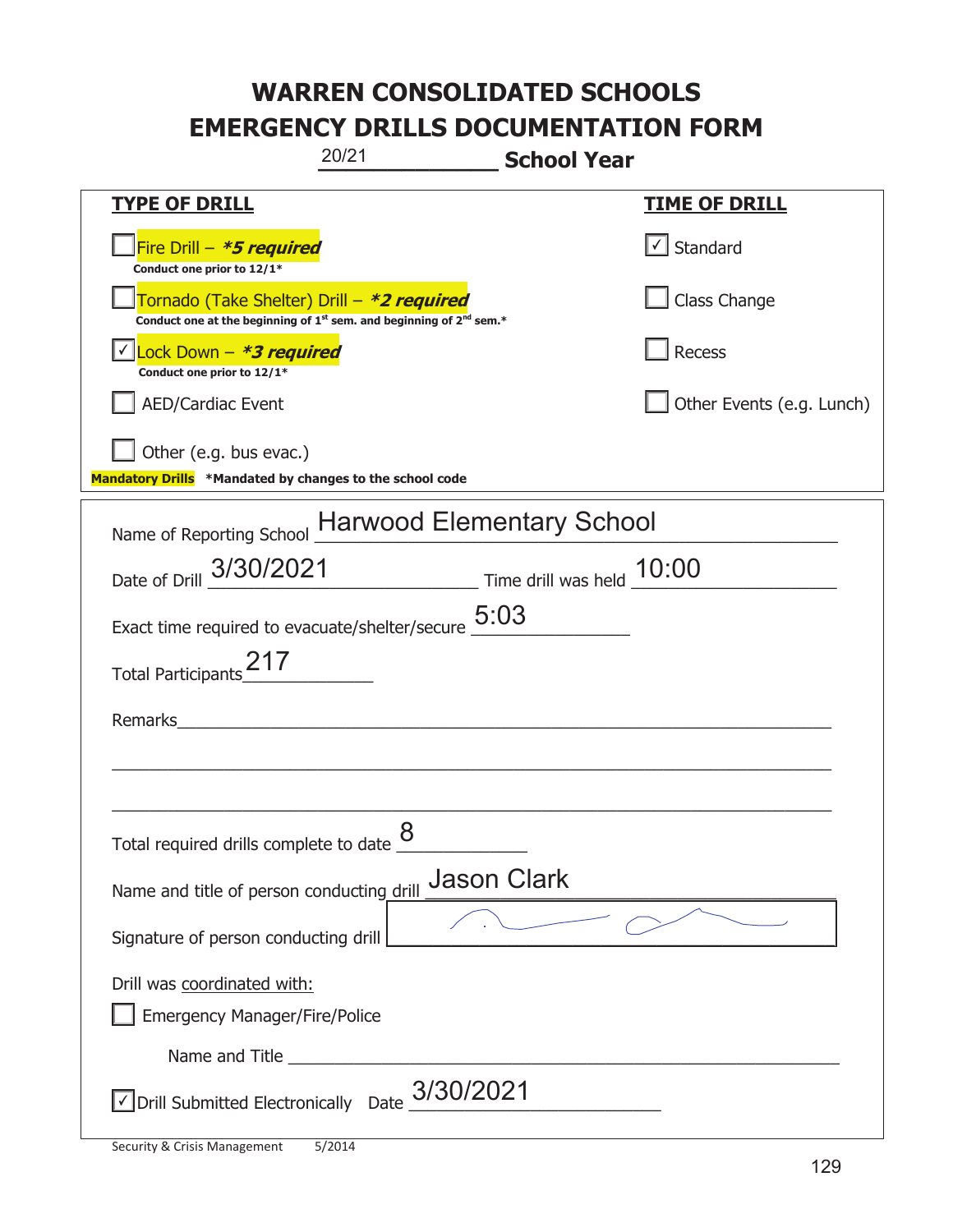| 20/21<br><b>School Year</b>                                                                                                               |                           |
|-------------------------------------------------------------------------------------------------------------------------------------------|---------------------------|
| <b>TYPE OF DRILL</b>                                                                                                                      | <b>TIME OF DRILL</b>      |
| Fire Drill - *5 required<br>Conduct one prior to 12/1*                                                                                    | √ Standard                |
| Tornado (Take Shelter) Drill - *2 required<br>Conduct one at the beginning of 1 <sup>st</sup> sem. and beginning of 2 <sup>nd</sup> sem.* | Class Change              |
| Lock Down - <b><i>*3 required</i></b><br>Conduct one prior to 12/1*                                                                       | Recess                    |
| <b>AED/Cardiac Event</b>                                                                                                                  | Other Events (e.g. Lunch) |
| Other (e.g. bus evac.)<br>Mandatory Drills *Mandated by changes to the school code                                                        |                           |
| Name of Reporting School Harwood Elementary School                                                                                        |                           |
| Date of Drill 3/24/2020 Time drill was held 1:00                                                                                          |                           |
| Exact time required to evacuate/shelter/secure <b>Shelter</b>                                                                             |                           |
| Total Participants <sup>23</sup>                                                                                                          |                           |
| Remarks                                                                                                                                   |                           |
|                                                                                                                                           |                           |
| 7<br>Total required drills complete to date                                                                                               |                           |
| <b>Jason Clark</b><br>Name and title of person conducting drill                                                                           |                           |
| Signature of person conducting drill                                                                                                      |                           |
| Drill was coordinated with:<br><b>Emergency Manager/Fire/Police</b>                                                                       |                           |
|                                                                                                                                           |                           |
| $\sqrt{\phantom{a}}$ Drill Submitted Electronically Date $\frac{3/30/2020}{\phantom{a}}$                                                  |                           |

T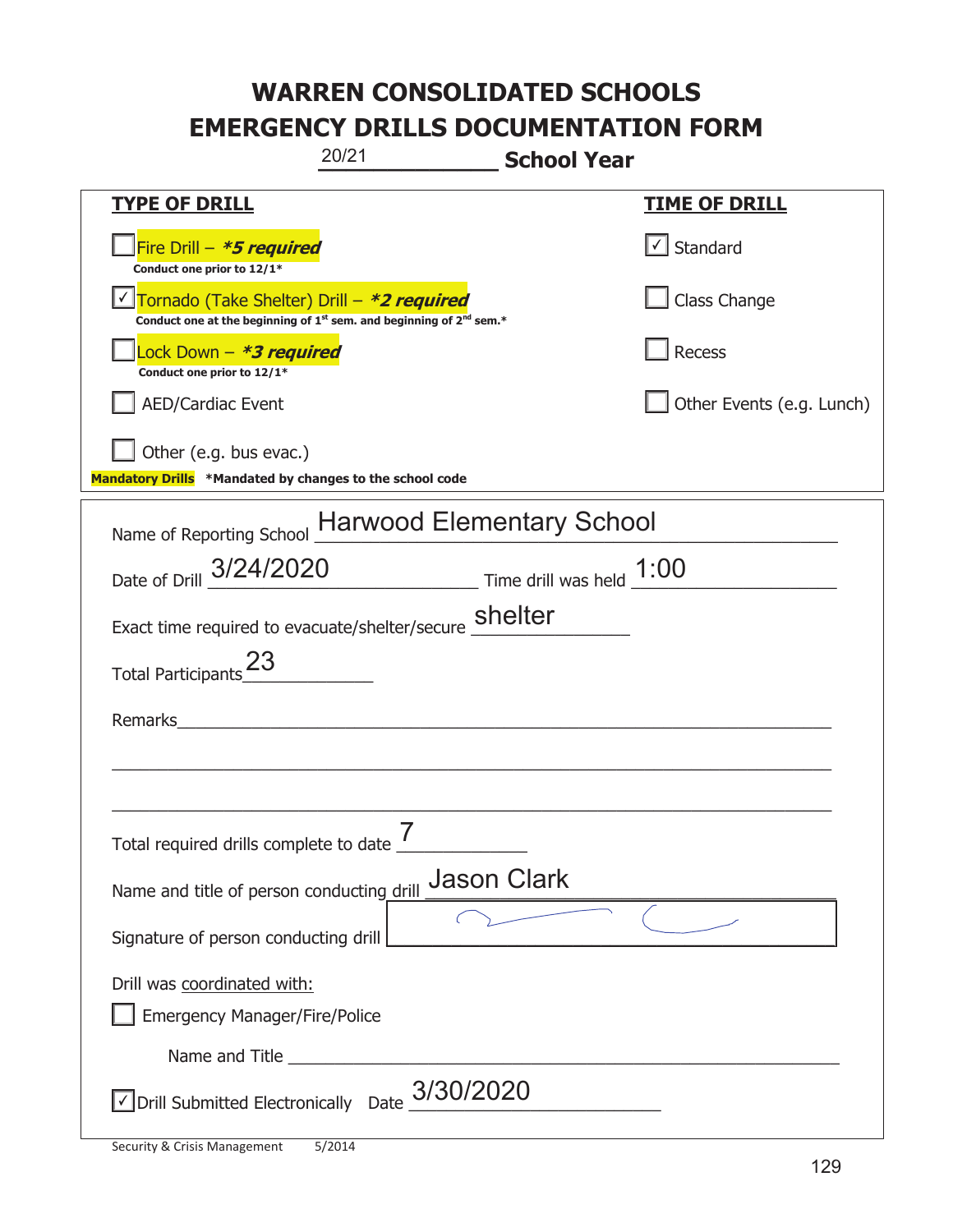|                                                                                    | 2020-2021                                                                     | <b>School Year</b>                                                          |                                |
|------------------------------------------------------------------------------------|-------------------------------------------------------------------------------|-----------------------------------------------------------------------------|--------------------------------|
| <b>TYPE OF DRILL</b>                                                               |                                                                               |                                                                             | <b>TIME OF DRILL</b>           |
| Fire Drill - *5 required<br>Conduct one prior to 12/1*                             |                                                                               |                                                                             | $\lvert \cdot \rvert$ Standard |
| Tornado (Take Shelter) Drill – *2 required                                         | Conduct one at the beginning of $1^{st}$ sem. and beginning of $2^{nd}$ sem.* |                                                                             | Class Change                   |
| Lock Down $-$ *3 required<br>Conduct one prior to 12/1*                            |                                                                               |                                                                             | Recess                         |
| <b>AED/Cardiac Event</b>                                                           |                                                                               |                                                                             | Other Events (e.g. Lunch)      |
| Other (e.g. bus evac.)<br>Mandatory Drills *Mandated by changes to the school code |                                                                               |                                                                             |                                |
| Name of Reporting School Harwood Elementary School                                 |                                                                               |                                                                             |                                |
| Date of Drill 1/12/21                                                              |                                                                               | $\frac{12.45}{\frac{1}{2}}$ Time drill was held $\frac{12.45}{\frac{1}{2}}$ |                                |
| Exact time required to evacuate/shelter/secure $4:50$                              |                                                                               |                                                                             |                                |
| Total Participants_                                                                |                                                                               |                                                                             |                                |
| Remarks                                                                            |                                                                               |                                                                             |                                |
|                                                                                    |                                                                               |                                                                             |                                |
| Total required drills complete to date $6$                                         |                                                                               |                                                                             |                                |
| Name and title of person conducting drill                                          |                                                                               | <b>Jason Clark Principal</b>                                                |                                |
| Signature of person conducting drill                                               |                                                                               |                                                                             |                                |
| Drill was coordinated with:<br><b>Emergency Manager/Fire/Police</b>                |                                                                               |                                                                             |                                |
|                                                                                    |                                                                               |                                                                             |                                |
| √ Drill Submitted Electronically Date                                              | 1/19/21                                                                       |                                                                             |                                |

t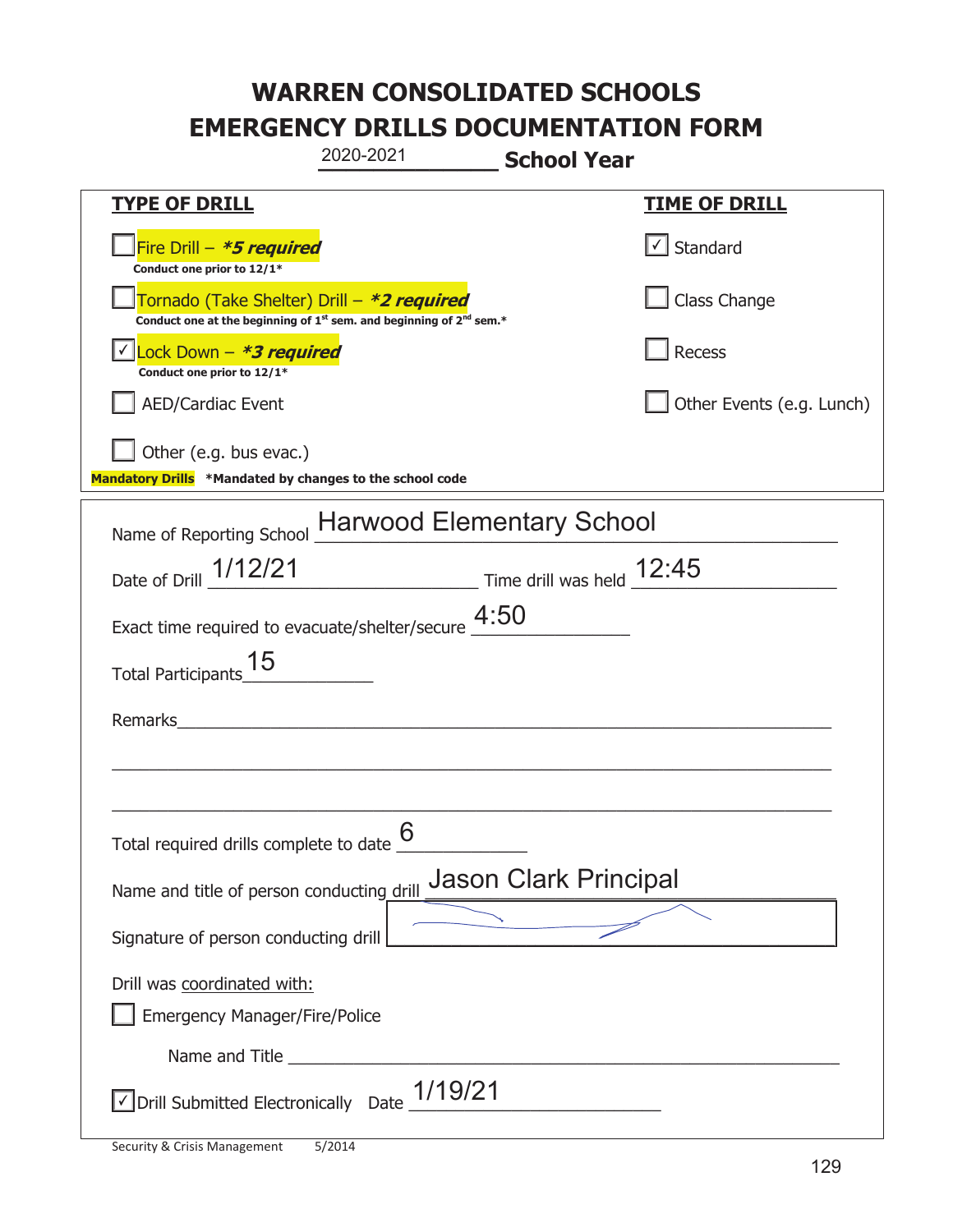|                                                                                    | 2020-2021                                                                                                                                                                                                                            | <b>School Year</b>           |                           |
|------------------------------------------------------------------------------------|--------------------------------------------------------------------------------------------------------------------------------------------------------------------------------------------------------------------------------------|------------------------------|---------------------------|
| <b>TYPE OF DRILL</b>                                                               |                                                                                                                                                                                                                                      |                              | <b>TIME OF DRILL</b>      |
| Fire Drill - <b>*5 required</b><br>Conduct one prior to 12/1*                      |                                                                                                                                                                                                                                      |                              | $\cup$ Standard           |
| Tornado (Take Shelter) Drill – *2 required                                         | Conduct one at the beginning of 1 <sup>st</sup> sem. and beginning of 2 <sup>nd</sup> sem.*                                                                                                                                          |                              | Class Change              |
| Lock Down - <b>*3 required</b><br>Conduct one prior to 12/1*                       |                                                                                                                                                                                                                                      |                              | Recess                    |
| <b>AED/Cardiac Event</b>                                                           |                                                                                                                                                                                                                                      |                              | Other Events (e.g. Lunch) |
| Other (e.g. bus evac.)<br>Mandatory Drills *Mandated by changes to the school code |                                                                                                                                                                                                                                      |                              |                           |
| Name of Reporting School Harwood Elementary                                        |                                                                                                                                                                                                                                      |                              |                           |
| Date of Drill 1/7/2021                                                             | $\frac{8:55}{\frac{3}{2}}$ Time drill was held $\frac{8:55}{\frac{3}{2}}$                                                                                                                                                            |                              |                           |
| Exact time required to evacuate/shelter/secure $4:00$                              |                                                                                                                                                                                                                                      |                              |                           |
| <b>Total Participants</b>                                                          |                                                                                                                                                                                                                                      |                              |                           |
| Remarks                                                                            |                                                                                                                                                                                                                                      |                              |                           |
|                                                                                    |                                                                                                                                                                                                                                      |                              |                           |
| Total required drills complete to date $\frac{9}{2}$                               | 5                                                                                                                                                                                                                                    |                              |                           |
| Name and title of person conducting drill                                          |                                                                                                                                                                                                                                      | <b>Jason Clark Principal</b> |                           |
| Signature of person conducting drill                                               |                                                                                                                                                                                                                                      |                              |                           |
| Drill was coordinated with:                                                        |                                                                                                                                                                                                                                      |                              |                           |
| <b>Emergency Manager/Fire/Police</b>                                               | Name and Title <b>contract the contract of the contract of the contract of the contract of the contract of the contract of the contract of the contract of the contract of the contract of the contract of the contract of the c</b> |                              |                           |
|                                                                                    |                                                                                                                                                                                                                                      |                              |                           |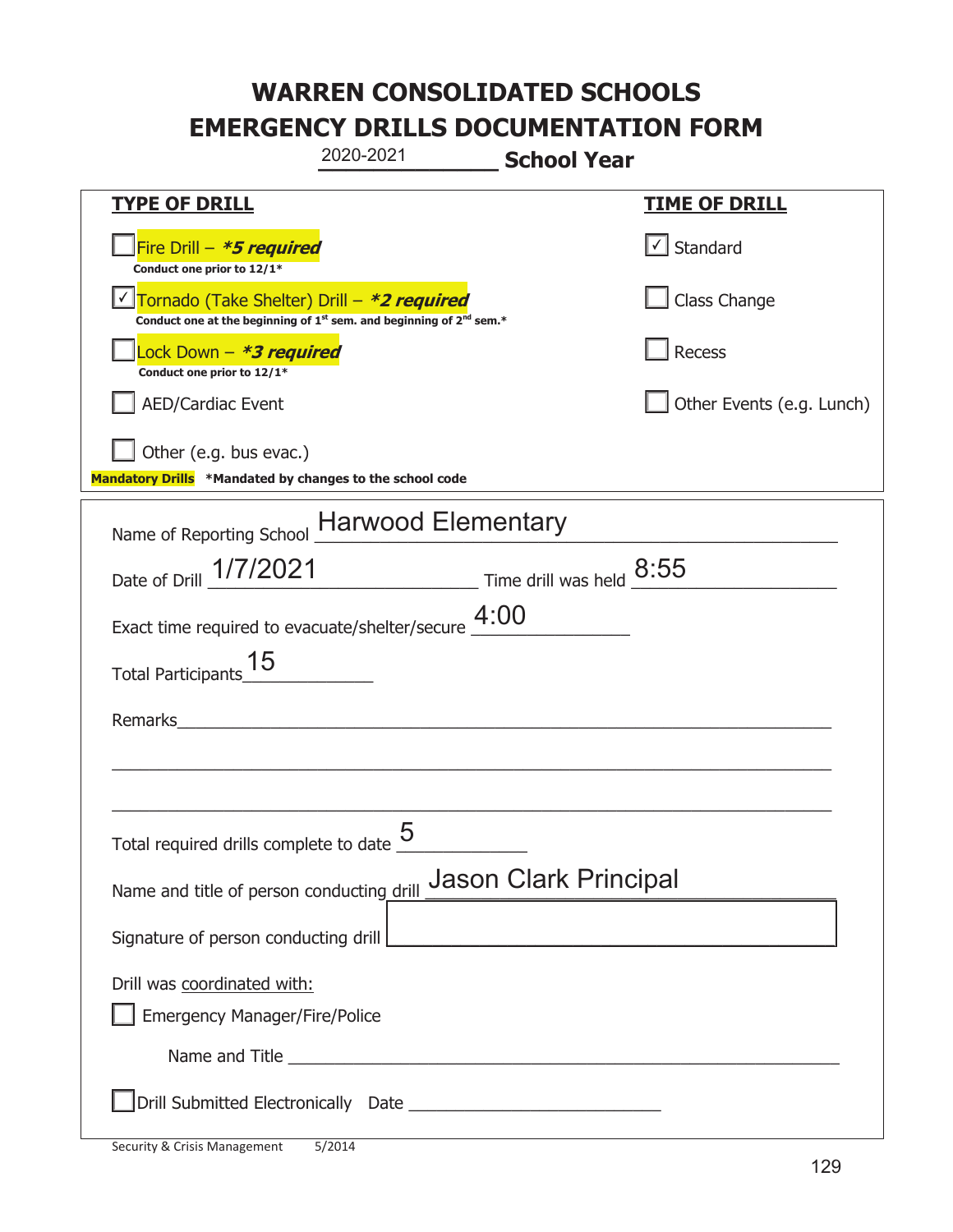|                                                                                    | 20/21                                                                                       | <b>School Year</b> |                           |
|------------------------------------------------------------------------------------|---------------------------------------------------------------------------------------------|--------------------|---------------------------|
| <b>TYPE OF DRILL</b>                                                               |                                                                                             |                    | <u>TIME OF DRILL</u>      |
| <u>√ Fire Drill – *5 required</u><br>Conduct one prior to 12/1*                    |                                                                                             |                    | √ Standard                |
| Tornado (Take Shelter) Drill – *2 required                                         | Conduct one at the beginning of 1 <sup>st</sup> sem. and beginning of 2 <sup>nd</sup> sem.* |                    | Class Change              |
| Lock Down - *3 required<br>Conduct one prior to 12/1*                              |                                                                                             |                    | Recess                    |
| <b>AED/Cardiac Event</b>                                                           |                                                                                             |                    | Other Events (e.g. Lunch) |
| Other (e.g. bus evac.)<br>Mandatory Drills *Mandated by changes to the school code |                                                                                             |                    |                           |
| Name of Reporting School Harwood                                                   |                                                                                             |                    |                           |
| Date of Drill 11/11/20                                                             | $\frac{9:00}{\frac{1}{2}}$ Time drill was held $\frac{9:00}{\frac{1}{2}}$                   |                    |                           |
| Exact time required to evacuate/shelter/secure $\underline{\hspace{1em}3:}20$      |                                                                                             |                    |                           |
| Total Participants <sup>28</sup>                                                   |                                                                                             |                    |                           |
| Remarks_                                                                           |                                                                                             |                    |                           |
|                                                                                    |                                                                                             |                    |                           |
| Total required drills complete to date $\frac{9}{2}$                               | 3                                                                                           |                    |                           |
| Name and title of person conducting drill                                          |                                                                                             | <b>Jason Clark</b> |                           |
| Signature of person conducting drill                                               |                                                                                             |                    |                           |
| Drill was coordinated with:<br><b>Emergency Manager/Fire/Police</b>                |                                                                                             |                    |                           |
|                                                                                    |                                                                                             |                    |                           |
| $\sqrt{2}$ Drill Submitted Electronically Date $\underline{11/17/20}$              |                                                                                             |                    |                           |

t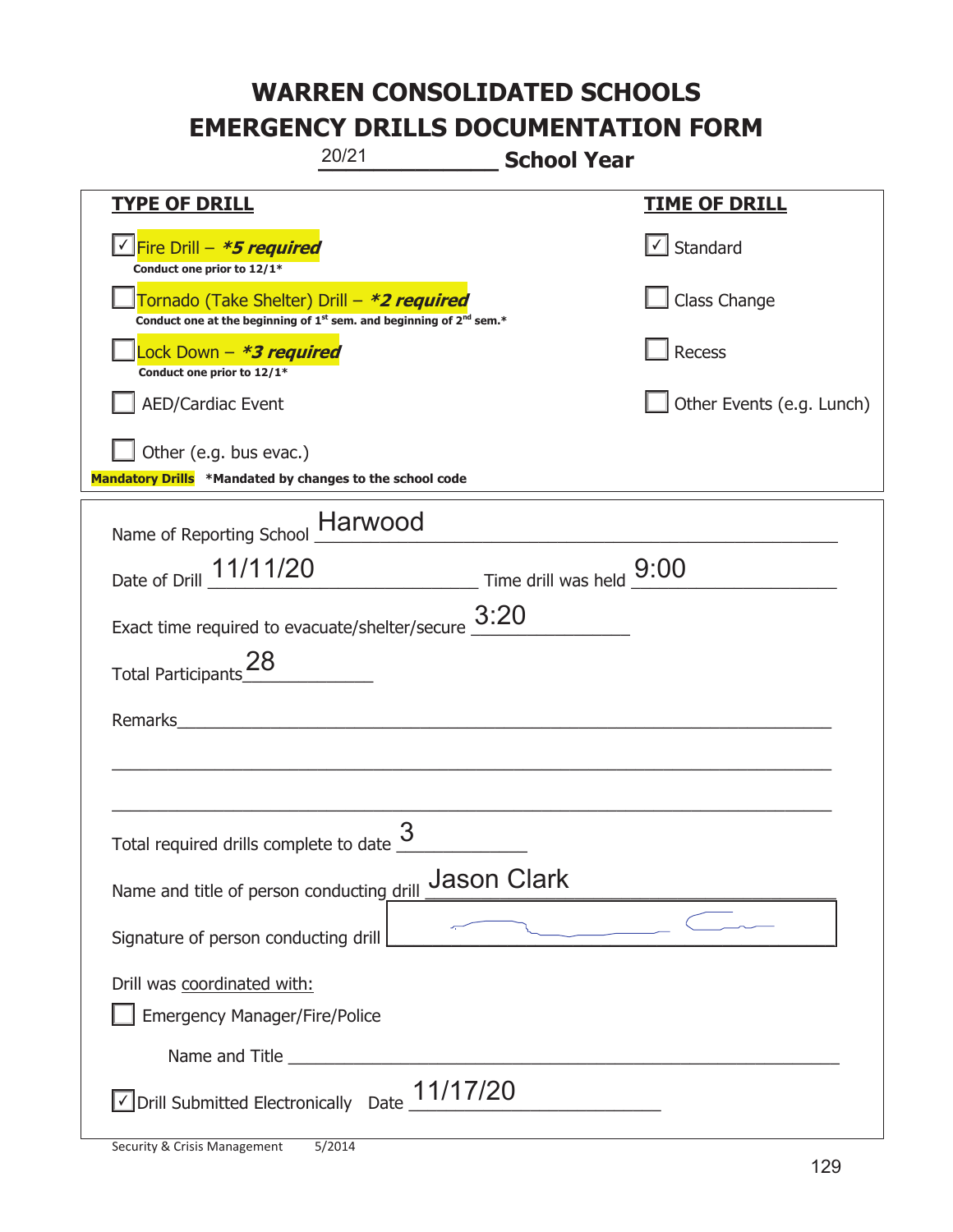|                                                                                            | 2020/21                                                                                     | <b>School Year</b>        |
|--------------------------------------------------------------------------------------------|---------------------------------------------------------------------------------------------|---------------------------|
| <b>TYPE OF DRILL</b>                                                                       |                                                                                             | <b>TIME OF DRILL</b>      |
| Fire Drill - <i>*<b>5 required</b></i><br>Conduct one prior to 12/1*                       |                                                                                             | $\cup$ Standard           |
| Tornado (Take Shelter) Drill – *2 required                                                 | Conduct one at the beginning of 1 <sup>st</sup> sem. and beginning of 2 <sup>nd</sup> sem.* | Class Change              |
| <u>√ Lock Down – <b>*3 required</b></u><br>Conduct one prior to 12/1*                      |                                                                                             | Recess                    |
| <b>AED/Cardiac Event</b>                                                                   |                                                                                             | Other Events (e.g. Lunch) |
| $\vert$ Other (e.g. bus evac.)<br>Mandatory Drills *Mandated by changes to the school code |                                                                                             |                           |
| Name of Reporting School Harwood Elementary                                                |                                                                                             |                           |
| Date of Drill 11/17/20                                                                     | $\frac{2:30}{2:30}$ Time drill was held $\frac{2:30}{2:30}$                                 |                           |
| Exact time required to evacuate/shelter/secure Secure                                      |                                                                                             |                           |
| <b>Total Participants</b>                                                                  |                                                                                             |                           |
| Remarks                                                                                    |                                                                                             |                           |
|                                                                                            |                                                                                             |                           |
|                                                                                            |                                                                                             |                           |
| Total required drills complete to date $\Box$                                              | $\boldsymbol{\varDelta}$                                                                    |                           |
| Name and title of person conducting drill                                                  | <b>Jason Clark</b>                                                                          |                           |
| Signature of person conducting drill                                                       |                                                                                             |                           |
| Drill was coordinated with:                                                                |                                                                                             |                           |
| <b>Emergency Manager/Fire/Police</b>                                                       |                                                                                             |                           |
|                                                                                            |                                                                                             |                           |
| √ Drill Submitted Electronically Date                                                      | 11/19/20                                                                                    |                           |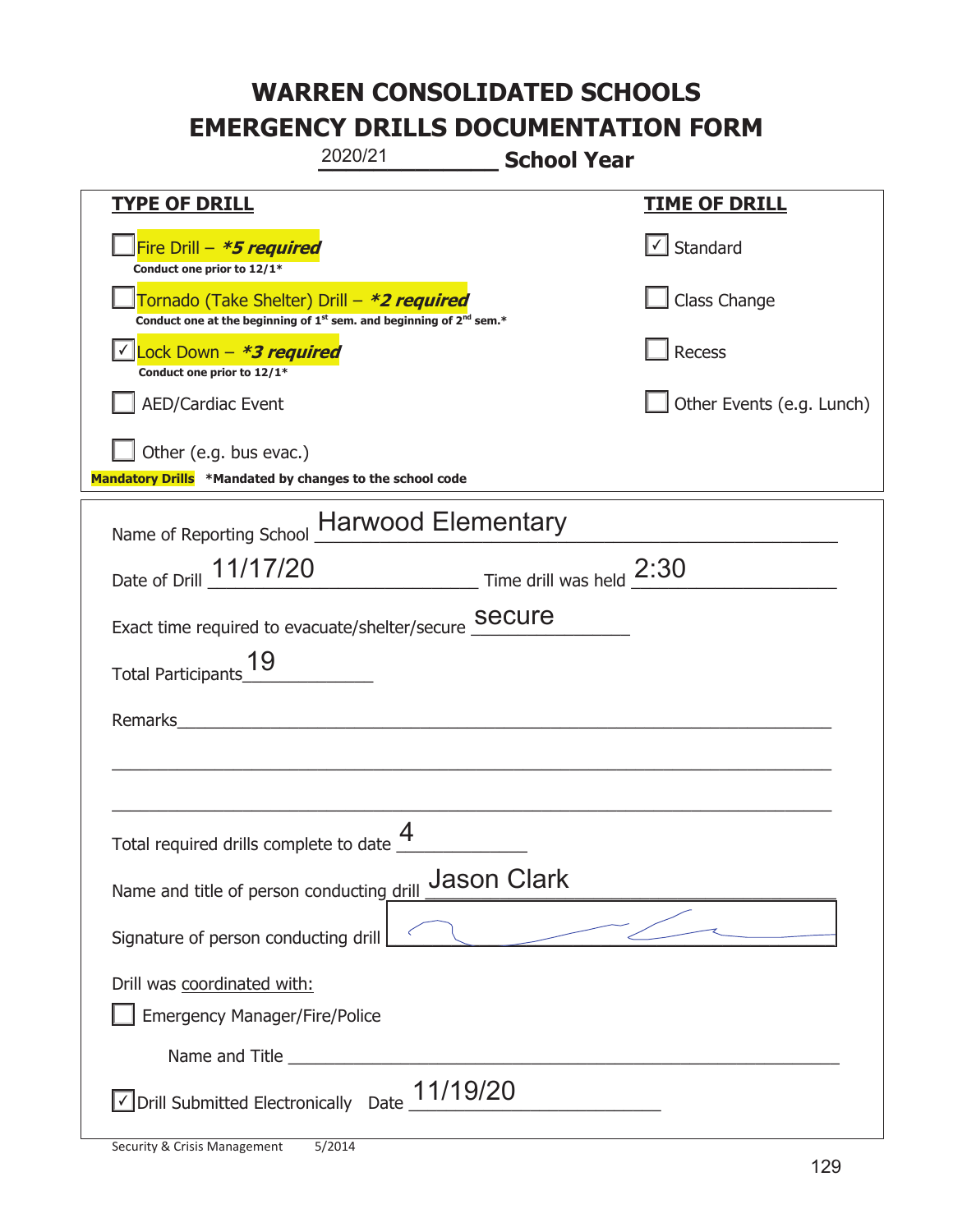|                                                                                            | 20/21                                                                                       | <b>School Year</b>                                      |                           |
|--------------------------------------------------------------------------------------------|---------------------------------------------------------------------------------------------|---------------------------------------------------------|---------------------------|
| <b>TYPE OF DRILL</b>                                                                       |                                                                                             |                                                         | <b>TIME OF DRILL</b>      |
| <u> √ Fire Drill – <i>*5 required</i></u><br>Conduct one prior to 12/1*                    |                                                                                             |                                                         | Standard                  |
| Tornado (Take Shelter) Drill – *2 required                                                 | Conduct one at the beginning of 1 <sup>st</sup> sem. and beginning of 2 <sup>nd</sup> sem.* |                                                         | Class Change              |
| Lock Down - *3 required<br>Conduct one prior to 12/1*                                      |                                                                                             |                                                         | Recess                    |
| <b>AED/Cardiac Event</b>                                                                   |                                                                                             |                                                         | Other Events (e.g. Lunch) |
| $\vert$ Other (e.g. bus evac.)<br>Mandatory Drills *Mandated by changes to the school code |                                                                                             |                                                         |                           |
| Name of Reporting School __ Harwood                                                        |                                                                                             |                                                         |                           |
| Date of Drill 10/20/20                                                                     |                                                                                             | $\frac{12:30}{2}$ Time drill was held $\frac{12:30}{2}$ |                           |
| Exact time required to evacuate/shelter/secure $\underline{\hspace{1em}3:}40$              |                                                                                             |                                                         |                           |
| <b>Total Participants</b>                                                                  |                                                                                             |                                                         |                           |
| <b>Remarks</b>                                                                             |                                                                                             |                                                         |                           |
|                                                                                            |                                                                                             |                                                         |                           |
|                                                                                            |                                                                                             |                                                         |                           |
| Total required drills complete to date $\leq$                                              | 2                                                                                           |                                                         |                           |
| Name and title of person conducting drill                                                  |                                                                                             | <b>Jason Clark Principal</b>                            |                           |
| Signature of person conducting drill                                                       |                                                                                             |                                                         |                           |
| Drill was coordinated with:                                                                |                                                                                             |                                                         |                           |
| <b>Emergency Manager/Fire/Police</b>                                                       |                                                                                             |                                                         |                           |
|                                                                                            |                                                                                             |                                                         |                           |
| $\sqrt{\frac{1}{17}}$ Drill Submitted Electronically Date $\frac{11}{17}$                  |                                                                                             |                                                         |                           |